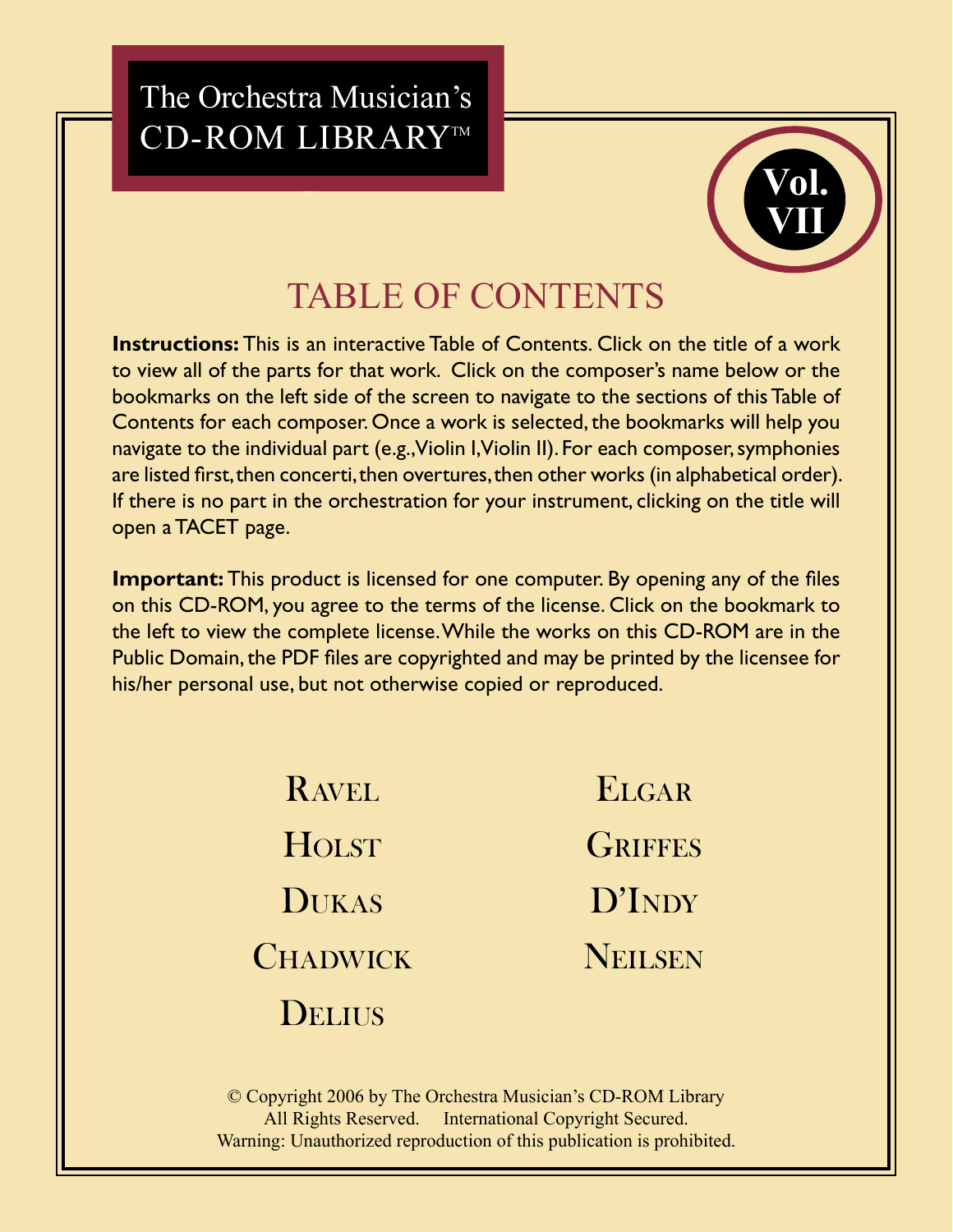# MAURICE RAVEL

Rhapsodie Espagnole **Mother Goose Suite** Valses Nobles et Sentimentales Daphnis et Chloé, Suite No. 1 Daphnis et Chloé, Suite No. 2 Le Tombeau de Couperin La Valse Alborada del gracioso Pavane pour une infante défunte

#### EDWARD ELGAR

Enigma Variations, Op. 36 Symphony No. 1 in Ab Major, Op. 55 Symphony No. 2 in Eb Major, Op. 63 Serenade in E for Strings, Op. 20 Introduction and Allegro, Op. 47 Cockaigne Overture, Op. 40 In the South, Op. 50 Falstaff, Op. 68 Froissart, Op. 19 Cello Concerto in E Minor, Op. 85 Violin Concerto in B Minor, Op. 61 **Pomp and Circumstance March No. 1** Pomp and Circumstance March No. 2 **Pomp and Circumstance March No. 3** Pomp and Circumstance March No. 4

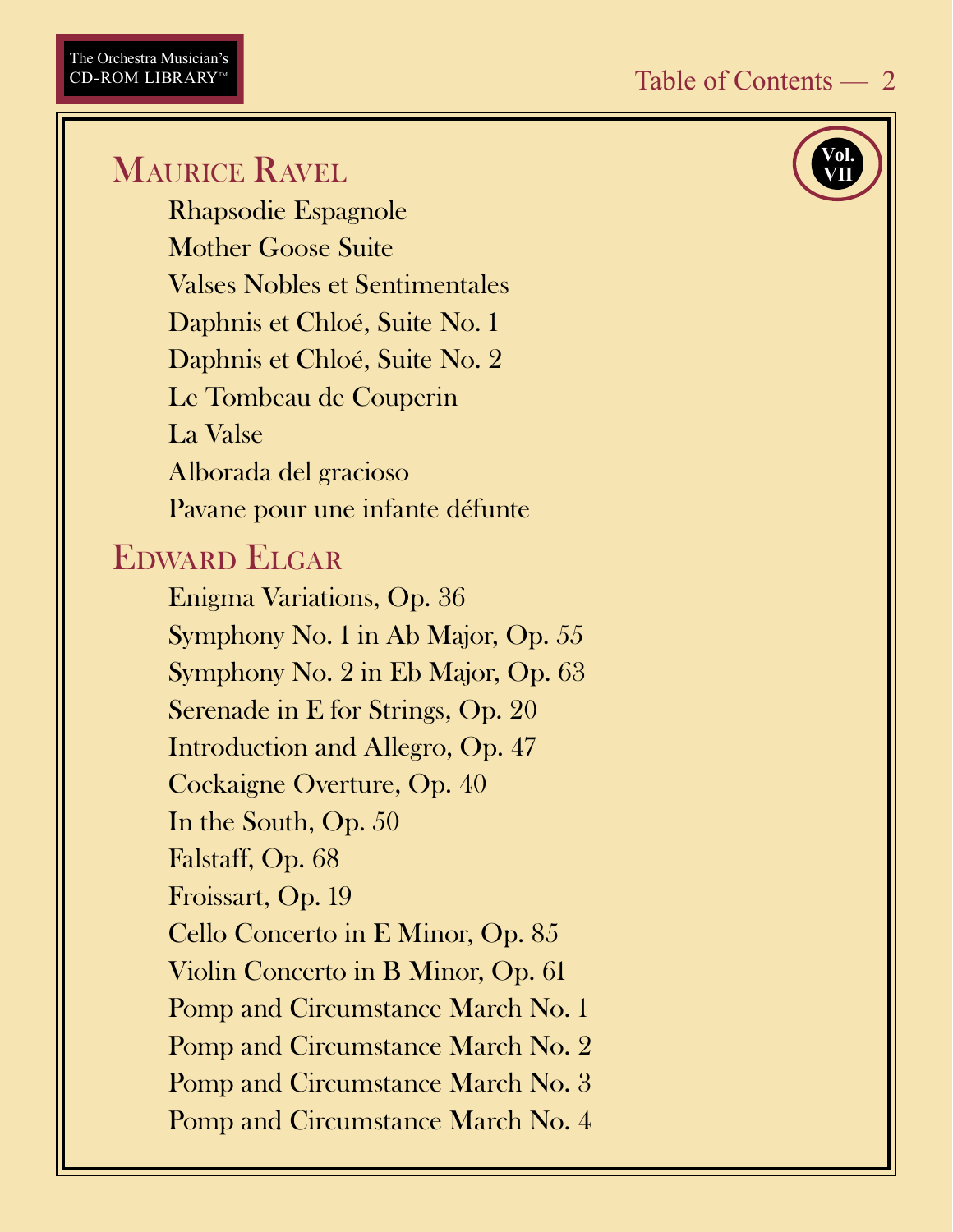#### CHARLES W. CHADWICK Symphonic Sketches in A Major

# **FREDERICK DELIUS**

**Brigg Fair** In a Summer Garden On Hearing the First Cuckoo in Spring **Summer Night on the River** 

# **VINCENT D'INDY**

Symphony on a French Mountain Air, Op. 25

#### PAUL DUKAS

Symphony in C The Sorcerer's Apprentice La Péri

#### **CHARLES T. GRIFFES**

The Pleasure Dome of Kubla Khan, Op. 8 Poem for Flute and Orchestra The White Peacock

#### **GUSTAV HOLST**

The Planets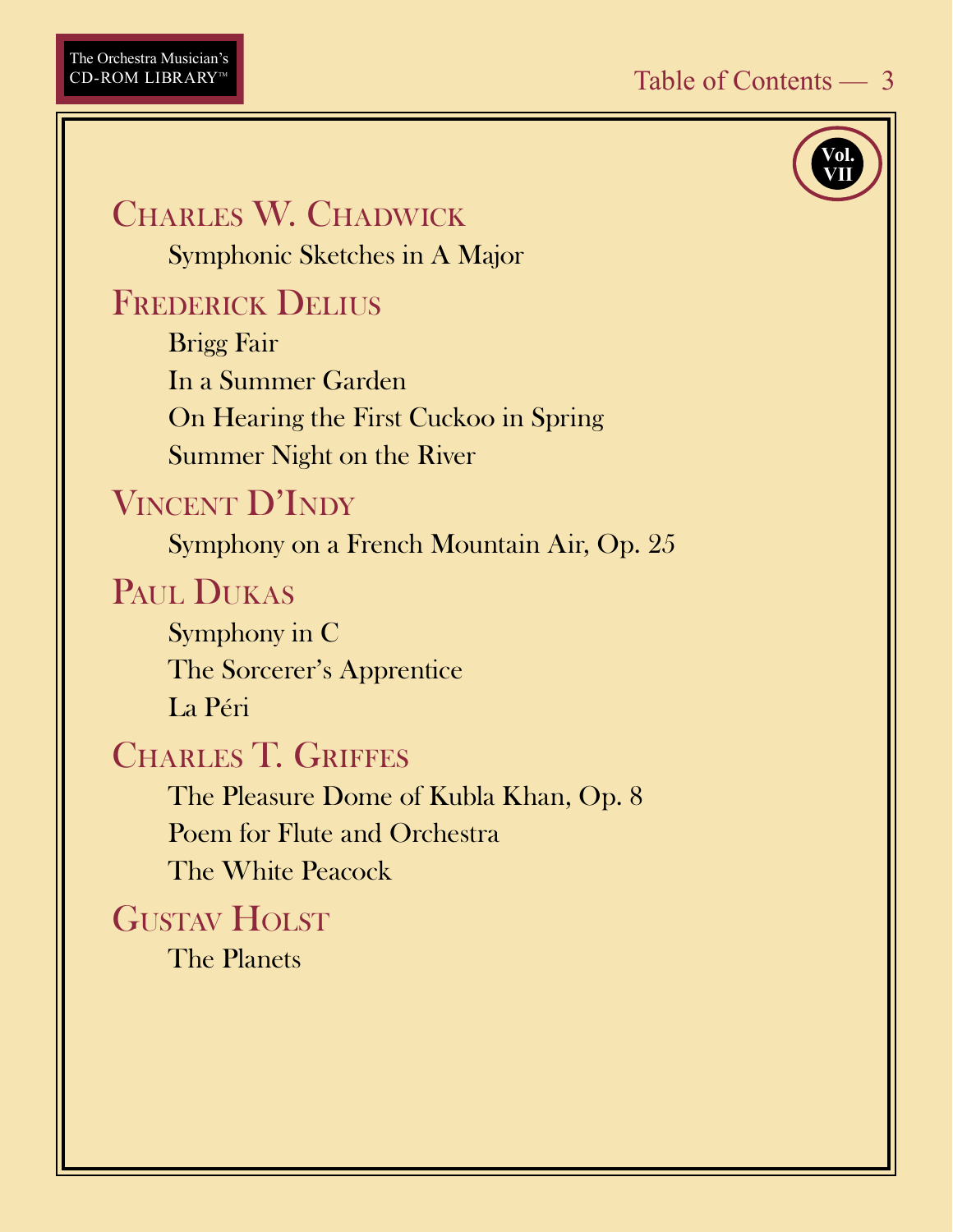## **CARL NEILSEN**

Symphony No. 1 in G Minor, Op. 7 Symphony No. 2, Op. 16 (The Four Temperaments) Symphony No. 3 in D Minor, Op. 27 (Espansiva) Symphony No. 4, Op. 29 (Inextinguishable) Symphony No. 5, Op. 50 Concerto for Violin, Op. 33 Helios Overture, Op. 17 **Maskarade Overture** Dance of the Cocks from Maskarade